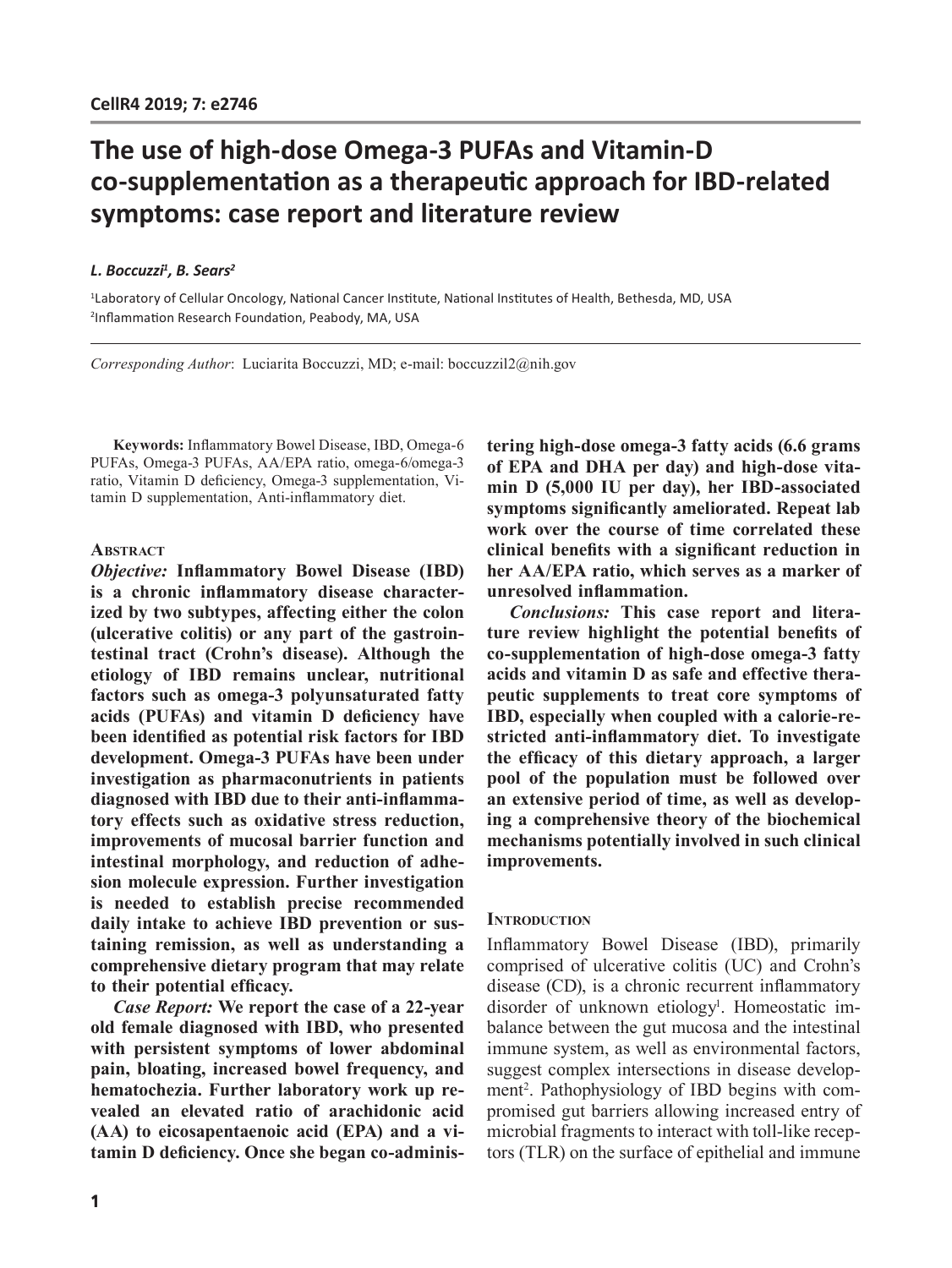cells in the intestine3 . This results in the activation of pro-inflammatory gene transcription factor, nuclear factor kappa B (NF-κB). Activation of NF-κB leads to increased generation of pro-inflammatory cytokines production, such as tumor necrosis factor (TNF)-α, interleukin (IL)-1β, -6, -12, and -23<sup>4</sup>. Because of increased gut permeability, antigens that would be normally prevented from interacting with the epithelial and immune cells in the intestine can now be presented to CD4-T cells and natural killer cells which produce IL-13, found to be associated with weakening of the epithelial cell barrier caused by the breakdown of epithelial tight junctions resulting in further increased intestinal permeability<sup>5</sup>. Chronic inflammation experienced by IBD patients induces bowel pain, bleeding, as well as increased risk for bowel cancer. Also, due to IBDs recurrence and prolongation, quality of life of the patient is heavily impacted<sup>4</sup>. The high cost this chronic disease places, as well as its severe impacts on quality of life, has emphasized the importance of finding potential biomarkers associated with disease onset and using new alternative approaches to disease management by changing those biomarkers.

Although there may be genetic predisposition associated with the development of IBD, environmental factors, such as diet, have been found to play a major role in disease occurrence. Epidemiological studies reveal increased incidences of IBD, with highest annual cases reported in Europe and North America <sup>6</sup>. Over time, changes in dietary habits have resulted in an increased ratio of n-6/n-3 polyunsaturated fatty acids (PU-FAs), especially in the Western diet composed of higher consumptions of processed red meats, high-fat dairy, refined grains, vegetable oils, and highly sweetened beverages<sup>7,8</sup>. Of particular interest are the increasing incidences of IBD in Japan and Eastern Europe, where IBD was once uncommon $9,10$ . Previously these diverse regions had diets richer in vegetables, fruits, and fish<sup>8</sup>. Increasingly westernized food consumption has resulted in increasing diet-induced inflammation. One indication of this increased inflammation has been a significant rise in omega-6/omega-3 ratio to greater than 15, thereby resulting in increased pathogenesis of certain diseases associated with increased inflammation such as obesity, diabetes, cardiovascular disease, autoimmune diseases, and cancer11. Data from epidemiological studies report

families who relocated from regions having a low IBD incidence to regions with higher IBD incidences demonstrate their children have the same risk of IBD development as children whose families resided in the higher IBD-incidence regions $12$ . This has led researchers to suspect westernization of diets as a possible IBD etiologic factor $10$ .

Specifically, increased consumption of pro-inflammatory n-6 PUFAs, such as linoleic acid (LA) and arachidonic acid (AA), have been specifically associated with increased incidences of IBD13. Overall, repeated studies have identified patterns wherein genetically modified mice expressing colitis consistently following a diet rich in omega-6 fatty acids experienced increased inflammatory symptoms of the colon or small intestine, as well as associated mucosal barrier dysfunction<sup>14,15</sup>. Pathogenesis of IBD reveals the impact of oxidative stress and the production of prostaglandin (PG) through COX pathway on mucosal integrity, resulting in chronic low-level inflammation. Classic cyclooxygenase (COX) inhibitors such as non-steroidal anti-inflammatory drugs (NSAIDs) are used to block PG biosynthesis<sup>16</sup>. This approach is being replaced by monoclonal antibodies that bind to tumor necrosis factor to reduce inflammation<sup>9</sup>. However, these pharmacological interventions often have unwanted side effects, which result in limited long-term use. As a consequence, anti-inflammatory nutrients may play a potential role in clinical care of IBD patients, such as constructing the intestinal microbiome and modifying inflammatory responses. Growing research has focused on the use of nutritional approaches to maintain remission and prevent disease progression<sup>9</sup>. Likewise, there is a growing emphasis placed on anti-inflammatory diets used to naturally treat IBD, involving the reduction of pro-inflammatory food consumption and an increased variety of food categories promoting favorable gut microbiome<sup>10</sup>. Recent data has emphasized the potential benefits of omega-3 PUFAs in UC therapy, where a higher consumption of omega-3 PUFAs may lower the incidence of disease<sup>17</sup>.

Omega-3 polyunsaturated fatty acids, such as eicosapentaenoic acid (EPA) and docosahexaenoic acid (DHA), have been widely investigated for their anti-inflammatory properties and in treatment of chronic inflammatory diseases such as IBD, but what the required levels are for a therapeutic dose remain unknown. Although EPA and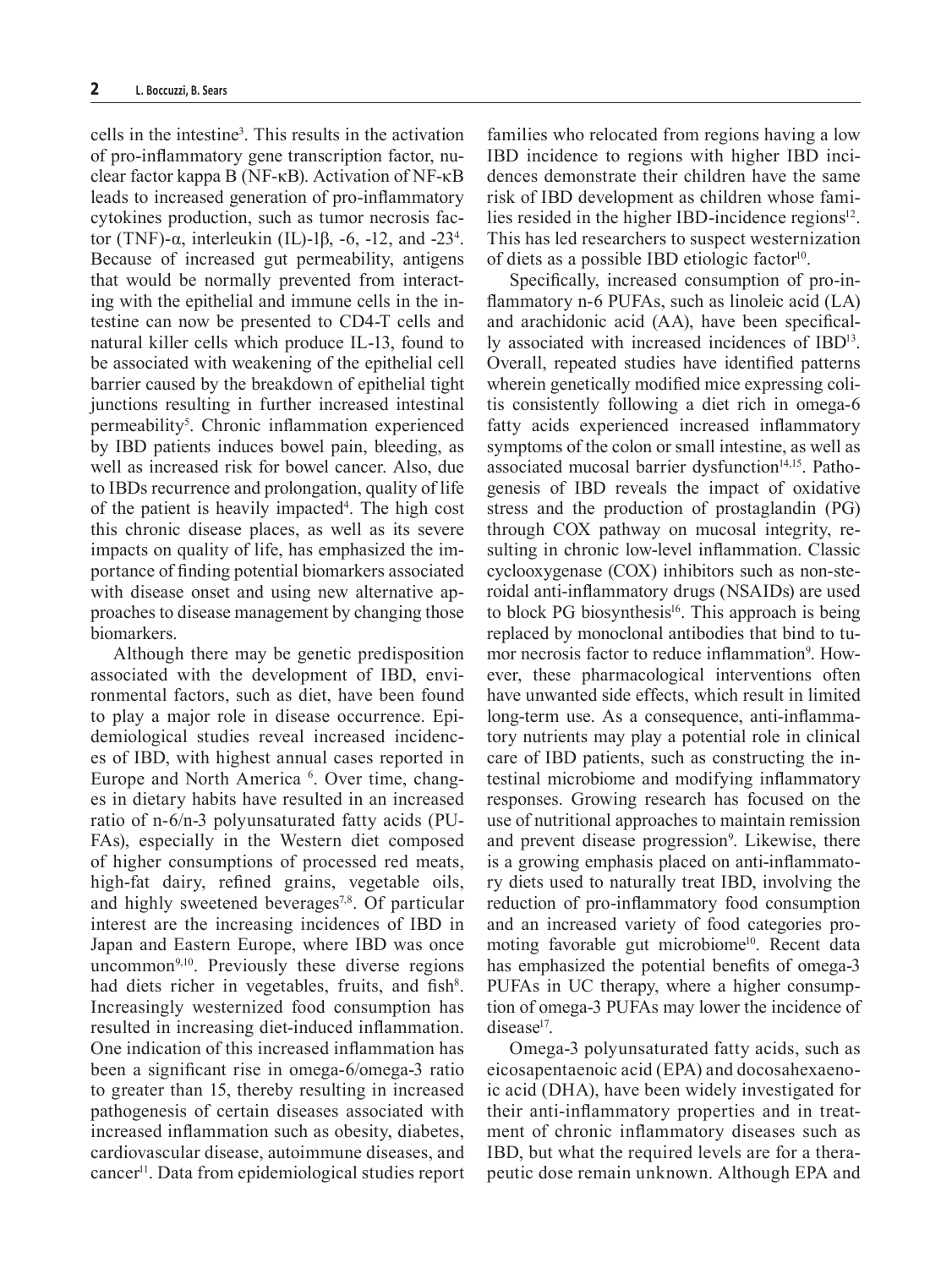DHA synthesis occurs through numerous elongation and desaturation steps using α-linolenic acid (ALA; 18:3 n−3), this synthesis route is slow and inefficient in humans. To reach a potential therapeutic dose of EPA and DHA, humans must consume omega-3 PUFAs through dietary intakes of sources of pre-formed EPA and DHA, such as fatty fish or supplementation with EPA and DHA concentrates<sup>4,5</sup>. Potential anti-inflammatory benefits of omega-3 PUFAs result from the competition in the pro-inflammatory pathways involving cyclooxygenase or lipoxygenase enzymes. EPA competes with arachidonic acid (AA), a n-6 PUFA for binding site in COX enzymes, thus inhibiting AA conversion to pro-inflammatory eicosanoids, such as prostaglandins and leukotrienes<sup>4</sup>. This competitive pathway was demonstrated by parenteral delivery of various oils containing different ratios of omega-3 and omega-6 fatty for 3 days, then inducing intestinal ischemia for 100 minutes to examine intestinal damage determined by histological damage assessment. The intestinal tissue damage was found to be significantly reduced in the fish oil group (rich in EPA and DHA), compared to that of the soybean oil group containing omega-6 fatty acids<sup>18</sup>. Furthermore, omega-3 PUFAs can be synthesized into a group of newly discovered hormones (specialized pro-resolving mediators) that are critical in the resolution of existing inflammation $8,19,20$ .

In relation to pain management, the effects of omega-3 PUFAs on IBD-related symptoms depend on the intake value and cellular distribution. Pain relief has been linked to omega-3 PUFAs by either decreasing the intensity of the inflammatory response or increasing the resolution of existing inflammation, or by inhibition of mitogen-activated protein kinase activity that interprets sensitization and neuropathic pain. The role of EPA and DHA in pain regulation has been associated with their anti-inflammatory and pro-resolution effects, as well as indirectly releasing opioid peptide β-endorphins<sup>2</sup> . Investigators have concluded the likelihood of flare inductions are commonly related to the consumption of increased quantities of primarily red and processed meats<sup>21</sup>. Likewise, the administration of iron, the main component found in red meat, has been found to negate the positive effects of these anti-inflammatory regimens<sup>22</sup>. Studies have also demonstrated the negative outcomes of

oral administration of iron sulfate or heme, both commonly found in meat, concluding these components intensifies chemically induced colitis in mice and rats<sup>23</sup>. Other indications of dietary influences include increased omega-6/omega-3 ratios were associated with increased likelihood of symptom relapse patients with  $CD<sup>24</sup>$ .

Finally, children with IBD also have increased prevalence of vitamin D deficiency that may promote imbalances between calcium and immune homeostasis, as well as interfere with T-cell development. This would lead to increased susceptibility to autoimmune diseases such as IBD, as well as decreasing bone health<sup>25-27</sup>. Hypovitaminosis D in patients with IBD has also been suggested to arise from factors such as decreased sunlight exposure, reduced food consumption of vitamin D, and mal-absorbed nutrition<sup>28</sup>. Vitamin D supplementation appears to reduce IBD-associated inflammation potentially involving increases in anti-inflammatory cytokines like IL-10 along with the suppression of pro-inflammatory IL-6 and IL-17 pathways<sup>29</sup>. Vitamin D supplementation also decreases intestinal permeability, increases protection against TNF- α -induced injury, as well as molding favorable intestinal microbiota30. Sufficient evidence has demonstrated the activation of T-cells promoting IBD through exaggerated immune response to antigens located in the gut, such as Th-1, Th-2, and Th-1731. Recent studies have revealed vitamin D receptor,  $1,25 \text{ (OH)}_2\text{D}_3$ , has been found to regulate immune responses through the stimulation of T-cell activity and the inhibition of Th-1 and Th-17 cell proliferation<sup>25</sup>.

With this background of what is known about potential dietary inputs to IBD, the purpose of this case report is to provide new potential therapeutic intervention using a combination of high-dose ultra-refined omega-3 fatty acid and vitamin D3 in the context of an anti-inflammatory diet. We describe the case of a 22-year old young adult female with ulcerative colitis diagnosed in 2014. She presented with worsening bowel changes, which gradually improved throughout consistent co-supplementation of high-dose omega-3 fatty acids and vitamin D, while following an increasing strict anti-inflammatory diet. Throughout this case report, we provide a literature review demonstrating the efficacy and potential benefits of nutritional approaches for the treatment of IBD-related symptoms.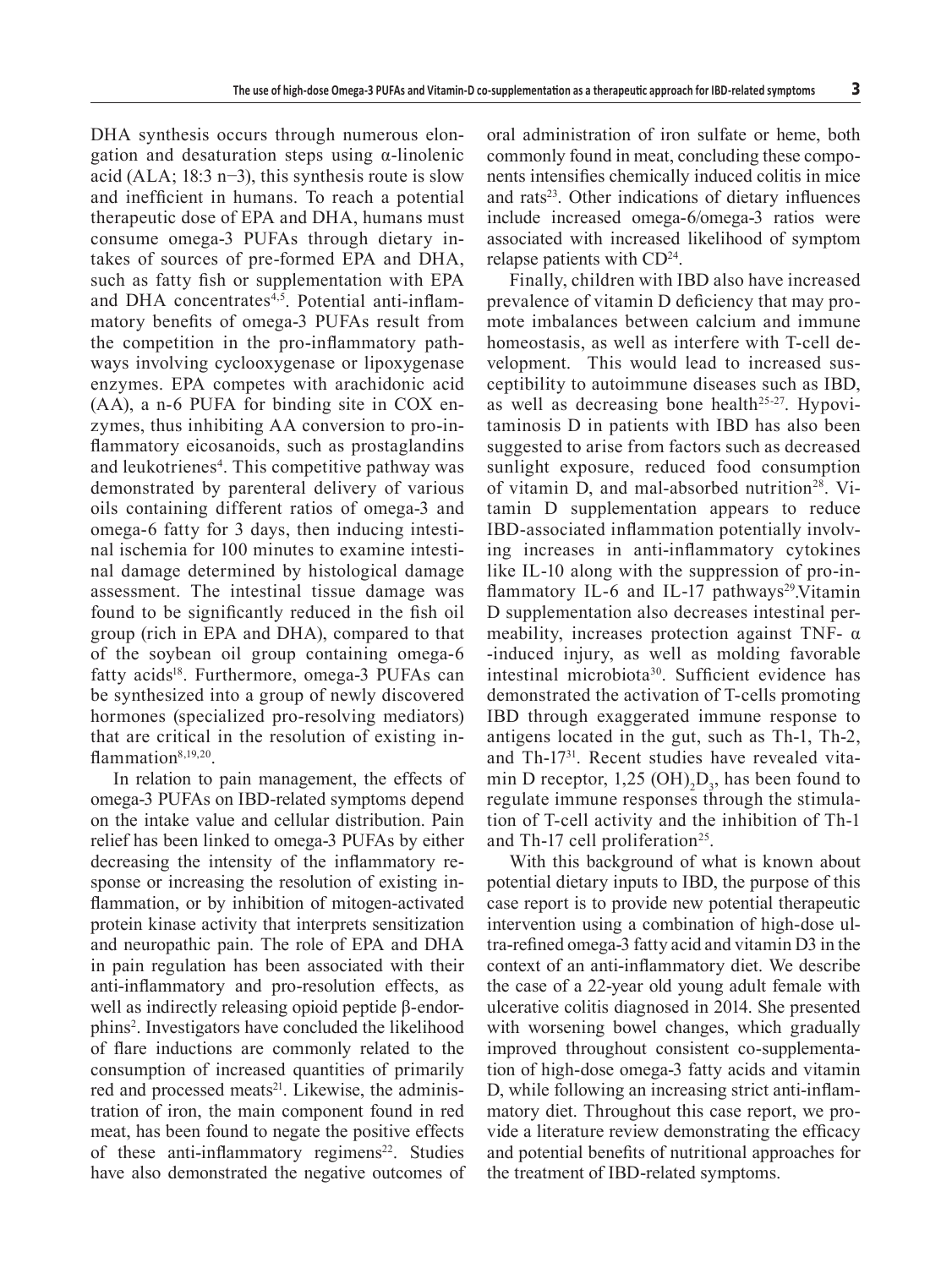## **Materials and Methods**

Whole blood fingerstick testing was used to determine the AA/EPA ratios as a marker of systemic inflammation. Dietary compliance was determined using a Food Log. Changes in IBD-associated symptoms were done using Daily Journal (Symptom Tracker) and an overall IBD score were generated using My IBD Manager from the American Gastroenterological Association. An ultra-refined liquid EPA and DHA concentrate (75% EPA and DHA) was obtained from Zone Labs, Inc.

## **Case Presentation**

L.B., a 22-year old female presented with constant lower abdominal pain, bloating/distention, gas, weight gain, altered bowel habits resulting in diarrhea and constipation, increased bowel frequency, hematochezia, and dehydration. She underwent an esophagogastroduodenoscopy and colonoscopy with biopsies on 2/26/14, pathology revealed chronic gastritis in the duodenum and stomach, as well as moderate to severe active colitis of the descending colon, with mild architectural irregularity. There was also chronic active proctitis with ulceration in the rectum with no granulomas or dysplasia present. Steiner stains were negative for *Helicobacter pylori*-like organisms. Overall, the findings were suggestive of inflammatory bowel disease.

She began taking the anti-inflammatory drug mesalamine 400 mg tablets (bi-daily) and ferrous sulfate 325 mg daily with breakfast. She also followed a low Fermentable Oligo-, Di-, Mono-saccharides And Polyols (FODMAP) diet, modifying daily oral intake to five small-frequent meals, and avoided highly processed foods. The low FOD-MAP emphasized a plant-based whole food diet, with low saturated fats (and no fried foods), as well as a moderate intake of meats. Each of the patient's meals included a source of protein (opting for organic or grass-fed protein), followed by chicken cooked without skin. Oral intake of fish was around at least twice per week, while red meats consumptions were limited in her diet to around 1-2 times per week.

In order to treat constipation, the patient used Senna tablets (17 mg/day) at night, restricting intake to no more than 34 grams/day. For abdominal pain management, the patient used IBgard peppermint oil enteric-coated capsules. She also consistently took liquid multivitamin daily. Finally, to regulate symptoms such as gas and bloating, she took Iberogast with every meal.

Increasing her intake of the anti-inflammatory drug (4.8 g daily) slightly improved her symptoms around 8 weeks of consumption. She experienced reduced bowel movements to 1-2 times per day and without bleeding; therefore, she was instructed to diminish her dose to around 2 pills a day. Only as needed for breakthrough bleedings, the patient would take Canasa suppositories. The patient also began taking probiotics daily; the starting dose was 30 Billion, as well as 300 mg of EPA and DHA per day as a omega-3 fatty acid supplement. At least 150 minutes of physical activity per week was emphasized to maintain a regular and healthy lifestyle.

Following these dietary, supplement, and lifestyle changes the patient underwent a repeat screening colonoscopy with biopsies on 11/20/15, pathology revealed left-sided ulcerative colitis without complications with erythema and friability present in the 0-30 cm biopsy. There appeared to be very mild active colitis in the transverse colon, as well as active chronic granulomatous colitis of moderate severity consistent with Crohn's disease in the left colon. Active chronic colitis consistent with inflammatory bowel disease and suggestive of Crohn's disease in the colon biopsy at 30 cm.

Initial inflammatory screening using a fingerstick blood test evaluated on 05/17/2016, revealed an AA:EPA ratio of 19, which was significantly higher than the desired target ratio of 1.5 to 3. Furthermore, her EPA level was 0.5% of total fatty acids, which was low compared to the EPA target range of  $> 4\%$  of total fatty acids. The patient began with starting dose of an ultra-refined omega-3 fatty acid concentrate containing 6.6 grams of EPA and DHA per day, which was 20 times greater than her previous EPA and DHA intake.

As of 06/02/2016, the patient began increasing her intake of EPA and DHA and started an intake of vitamin D beginning with a daily oral intake of vitamin-D (25-OH Cholecalciferol) supplementation of 5,000 IU per day. The intake of EPA and DHA continually was adjusted through routine inflammatory screenings evaluating AA/EPA ratios to achieve a target goal between 1.5-3.0. The patient also began following a more strict anti-inflammatory diet based on calorie restriction (1,200-1,500 calories per day), yet maintaining a diet that incorporated adequate protein, moderate in low-glycemic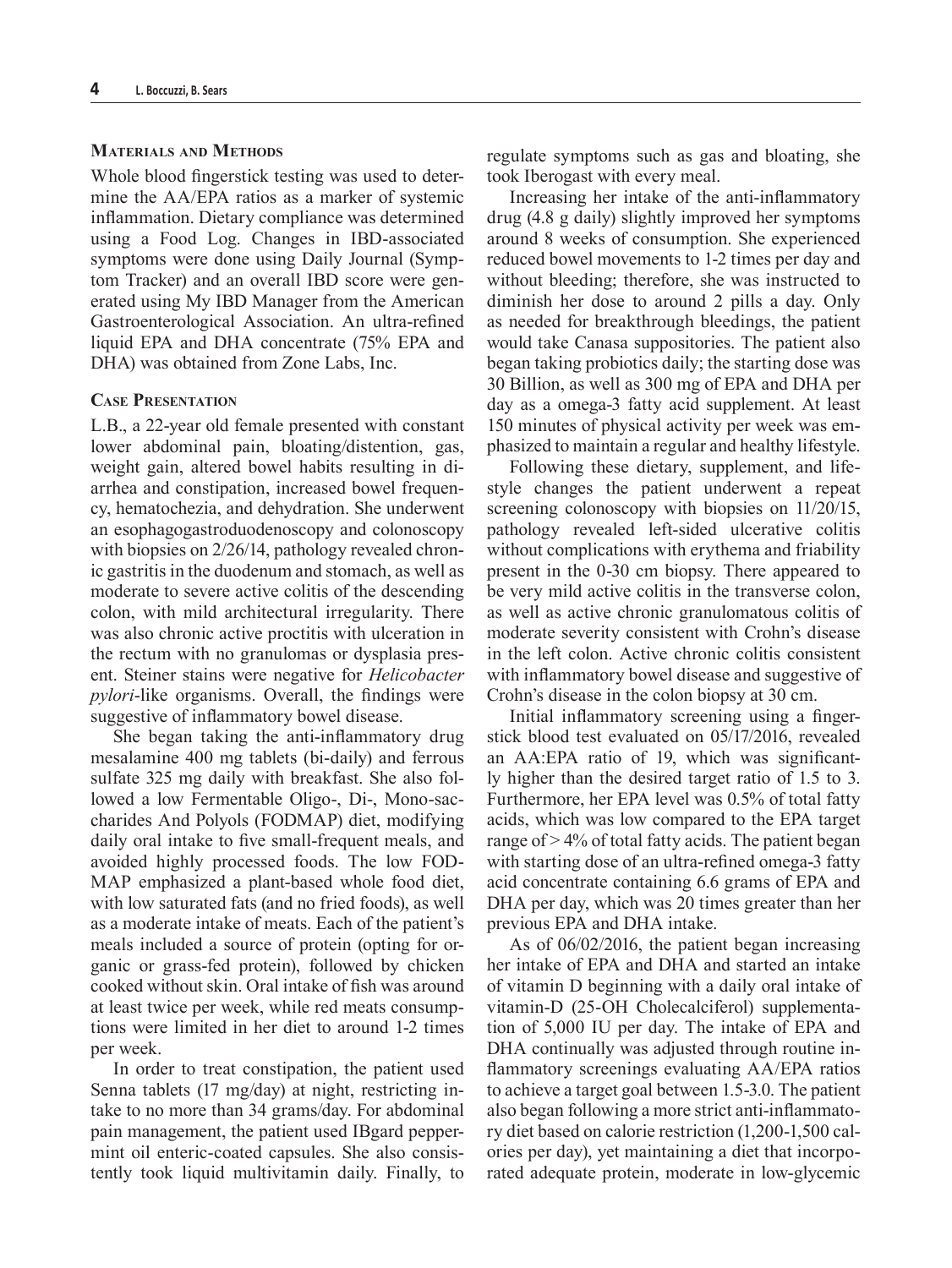carbohydrate (primarily non-starchy vegetables), and low total fat (but rich in monounsaturated fat), and also rich in fermentable fiber. This type of calorie-restricted, anti-inflammatory diet is commonly referred to as the Zone Diet.

The patient re-evaluated inflammatory levels on 02/06/2017, which reported AA levels at 12.1% and EPA levels around 2.1%, with an overall AA/EPA ratio of 5.8. The patient now completely eliminated poultry and red meat from the Zone Diet and used fish as an animal source of protein to lower the AA levels. She re-tested on 11/28/2017, which revealed an overall AA/EPA ratio of 4.8 with AA levels around 8.6% and EPA levels at 1.8%.

Continuing on a strict pescatarian Zone Diet, with vitamin D, and increased omega-3 supplementation, the patient re-evaluated her fatty acid profile on 03/06/2018, reporting an overall AA/EPA ratio of 2.8, within the ideal target range of 1.5-3.0. Final re-evaluation on 04/21/2019 revealed stable targeted AA/EPA ratio of 2.8, with AA slightly decreasing to 8.6% now within a goal range of 7-9%, and her EPA levels had increased to 3.4%.

With the use of a fish-based Zone Diet, coupled with high-dose supplementation of ultra-refined 10g EPA and DHA supplement and daily supplementation with high-dose vitamin-D 5,000 IU (25- OH Cholecalciferol), the patient reported a significant amelioration in her IBD symptoms, including frequent bowel movements, appearance of bloody stools, lack of abdominal pain, constipation, dehydration, bloating, diarrhea or increased gas. She has experienced significant weight loss, yet she reports increased appetite and continues participating in regular daily activities and exercise.

### **Conclusions**

IBD places a large burden on the quality of life of patients and a high cost for public health management. The use of omega-3 PUFAs, such as EPA and DHA, are seen as both safe and natural supplements in minimizing and preventing inflammatory processes associated with diseases such as IBD. Omega-3 PUFAs have been found to improve patient quality of life through balancing blood lipid levels, membrane fluidity, resulting in decreased fatigue, as well as improving peripheral neuromuscular and brain function. Due to inflammatory nature of IBD, high-dose omega-3 PUFAs using ultra-refined supplements in conjugation with high-dose vitamin D and a strict anti-inflammatory

diet may be helpful in IBD treatments, alleviating symptoms and recovering induced mucosal barrier dysfunction. It is our speculation that all of these dietary interventions may result in the activation of AMPK, the gene-transcription factor that is the master genetic switch for metabolism and ultimate repair of damaged tissue<sup>33,34</sup>.

Further research is required to fully understand the hormonal and genetic influences of the combination of omega-3 PUFAs, vitamin D, and anti-inflammatory diets on IBD. Further studies will also be beneficial in establishing a recommended daily guideline to treat, and induce long-term remission, if not reversal, of IBD.

### **Disclosures:**

Barry Sears is the president of a medical food company that donated the ultra-refined omega-3 concentrate used in this study. Luciarita Boccuzzi declares no conflict of interests.

#### **Informed Consent:**

The participant in this study signed the informed consent.

## **References**

- 1. Chapkin RS, Davidson LA, Ly L, Weeks BR, Lupton JR, McMurray DN. Immunomodulatory effects of (n-3) fatty acids: putative link to inflammation and colon cancer. J Nutr 2007; 137(1 Suppl): 200S-204S.
- 2. Bamias G, Corridoni D, Pizarro TT, Cominelli F. New insights into the dichotomous role of innate cytokines in gut homeostasis and inflammation. Cytokine 2012; 59: 451-459.
- 3. Tabbaa M, Golubic M, Roizen MF, Bernstein AM. Docosahexaenoic acid, inflammation, and bacterial dysbiosis in relation to periodontal disease, inflammatory bowel disease, and the metabolic syndrome. Nutrients 2013; 5: 3299-3310.
- 4. Barbalho SM, Goulart Rde A, Quesada K, Bechara MD, de Carvalho Ade C. Inflammatory bowel disease: can omega-3 fatty acids really help? Ann Gastroenterol 2016; 29: 37-43.
- 5. Yates CM, Calder PC, Ed Rainger G. Pharmacology and therapeutics of omega-3 polyunsaturated fatty acids in chronic inflammatory disease. Pharmacol Ther 2014; 141: 272-282.
- 6. Molodecky NA, Soon IS, Rabi DM, Ghali WA, Ferris M, Chernoff G, Benchimol EI, Panaccione R, Ghosh S, Barkema HW, Kaplan GG. Increasing incidence and prevalence of the inflammatory bowel diseases with time, based on systematic review. Gastroenterology 2012; 142: 46-54 e42.
- 7. Scaioli E, Liverani E, Belluzzi A. The imbalance between n-6/n-3 polyunsaturated fatty acids and inflammatory bowel disease: a comprehensive review and future therapeutic perspectives. Int J Mol Sci 2017; 18(12). pii: E2619.
- 8. Uranga JA, Lopez-Miranda V, Lombo F, Abalo R. Food, nutrients and nutraceuticals affecting the course of inflammatory bowel disease. Pharmacol Rep 2016; 68: 816-826.